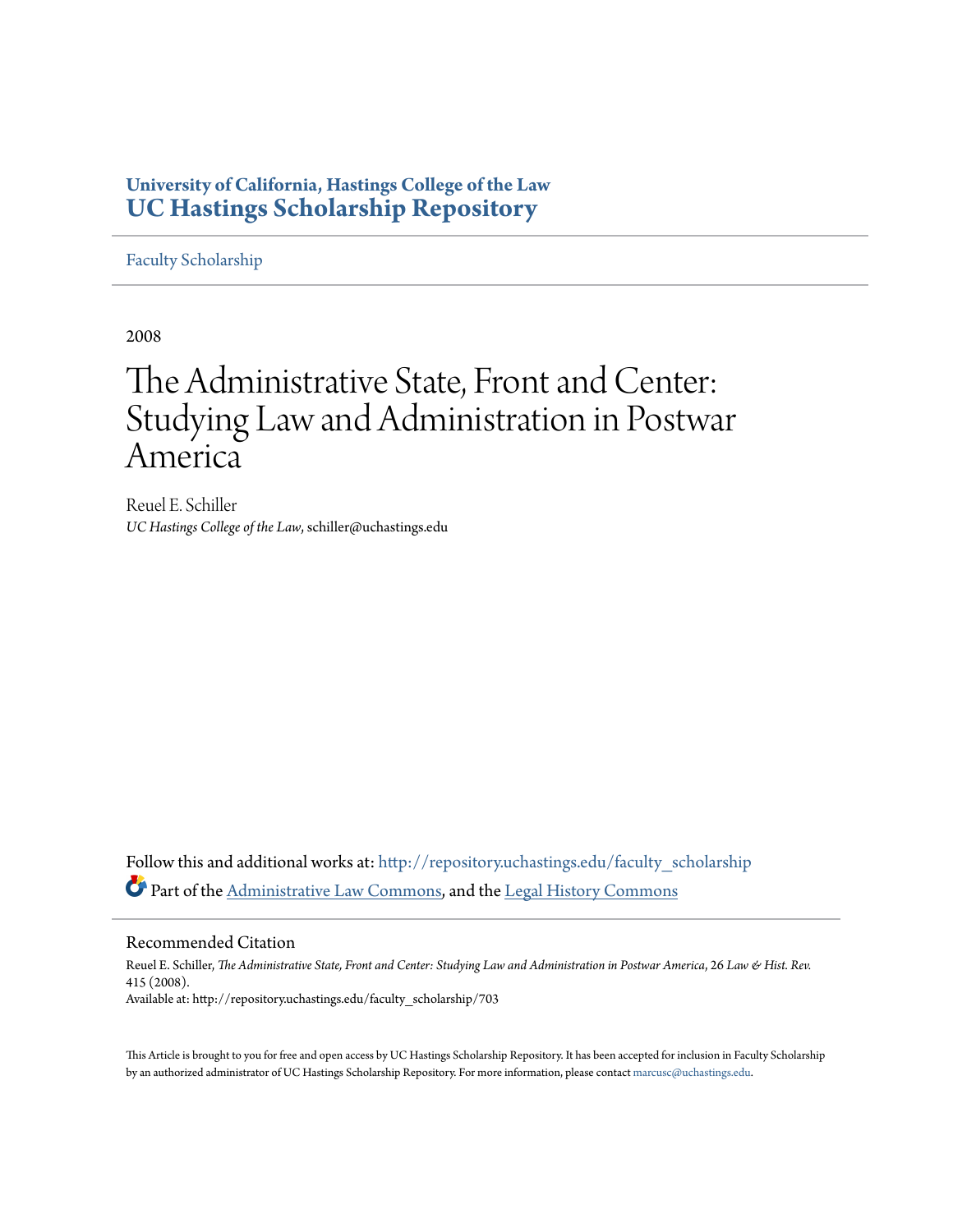## UNIVERSITY of CALIFORNIA HASTINGS COLLEGE OF THE LAW

### **Faculty Publications UC Hastings College of the Law Library**

| Author:          | Reuel E. Schiller                                                                                 |
|------------------|---------------------------------------------------------------------------------------------------|
| Source:          | Law & History Review                                                                              |
| <b>Citation:</b> | 26 LAW & HIST. REV. 415 (2008).                                                                   |
| Title:           | The Administrative State, Front and Center: Studying Law and Administration in<br>Postwar America |

Originally published in LAW & HISTORY REVIEW. This article is reprinted with permission from LAW & HISTORY REVIEW and University of Illinois College of Law.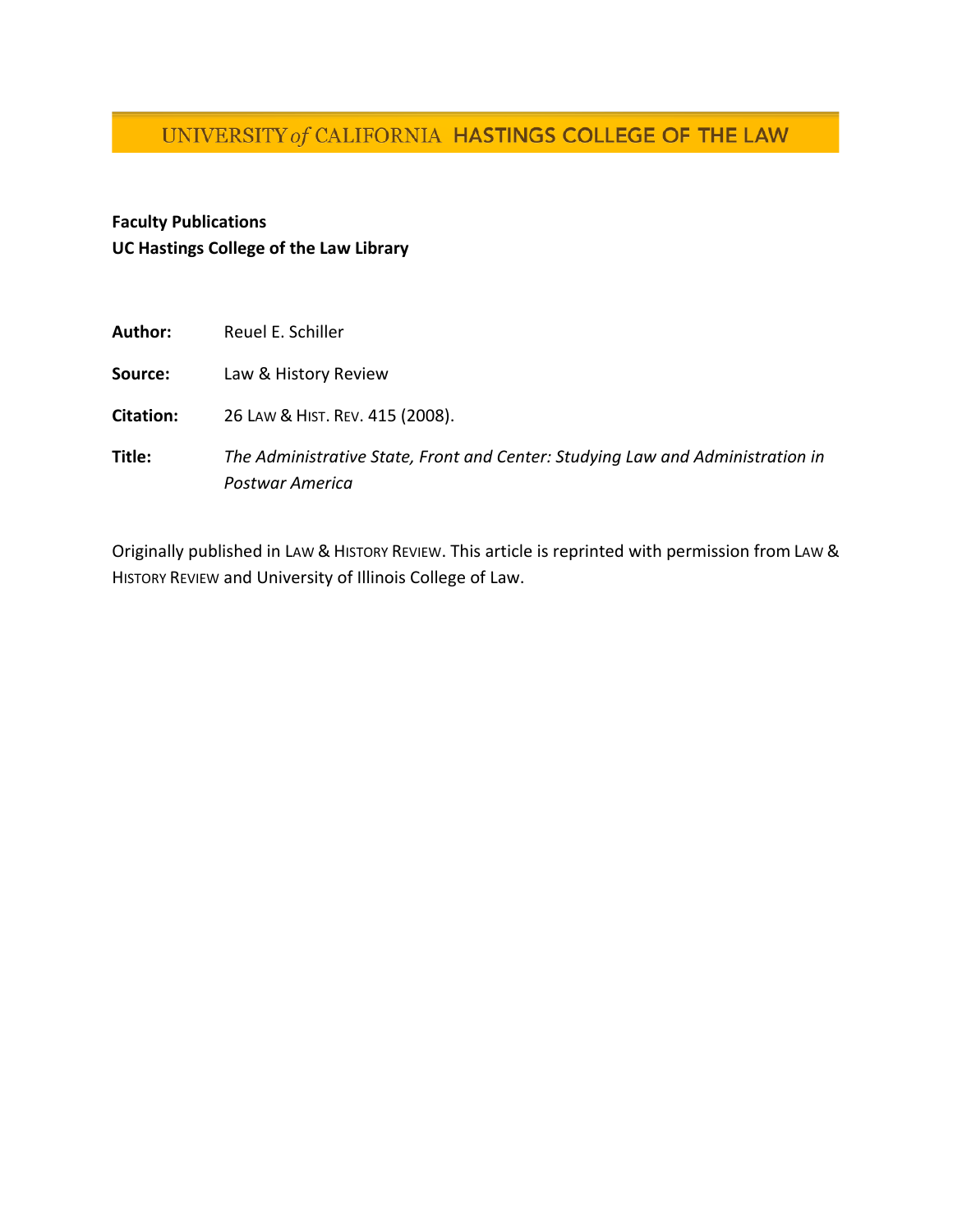# The Administrative State, Front and Center: Studying Law and Administration in Postwar America

#### **REUEL E.** SCHILLER

#### **I. Blinded by Brown**

More than any other case from the postwar period, *Brown v. Board of Education* has captured the attention of historians and the public alike. The case itself, and the NAACP's campaign that led to it, have been the subject of books and articles beyond counting.' In many history textbooks it is the only court case mentioned between the end of World War **II** and the early 1960s.2 It is one of a handful of cases that is recognized **by** the

**1. A** search of the system-wide catalog of the libraries of the University of California reveals eighty-one entries for books with *"Brown v. Board of Education"* in the title. Only eleven contain the words "Roe" and "Wade"; seven contain the words "Plessy" and "Ferguson"; and seven contain "Marbury" and "Madison." Only the words "Dred Scott" come close to *Brown,* generating seventy-seven entries. The Library of Congress subject heading "Topeka (Kan) Board of Ed-Trials, Litigation, etc" has forty-three entries, including twelve under the subheading "juvenile literature."

2. See Daniel **J.** Boorstin and Brooks Mather Kelley, *A History of the United States* (Needham, Mass.: Prentice Hall, 1996), **705-71** *(Brown* is the only judicial decision mentioned in the section entitled "Postwar Problems, **1945-1960");** Paul Boyer, *Boyer's American Nation* (Boston: Houghton Mifflin, 2001) (chaps. on the "Cold War" and on "Society after World War **II"** mention *Brown* and *Sweat v. Painter,* but no other cases); Andrew Cayton, Elisabeth Israels Perry, and Allan M. Winkler, *America.: Pathways to the Present* (Needham, Mass.:

Reuel E. Schiller is a professor of law at University of California, Hastings College of the Law <schiller@uchastings.edu>. He thanks Dean Nell Newton and the **U. C.** Hastings **1066** Foundation for their generous support. In addition he is grateful to Harry Scheiber, Karen Chin, and Toni Mendicino of the Institute for Legal Research at Boalt Hall who provided a very congenial place to work when renovations at **U.C.** Hastings closed the library during the summer of **2007.** He also thanks Beth Hillman for her useful comments on this article and Jennifer Wyatt for her ace research assistance.

*Law and History Review* Summer 2008, Vol. **26,** No. 2 © **2008** by the Board of Trustees of the University of Illinois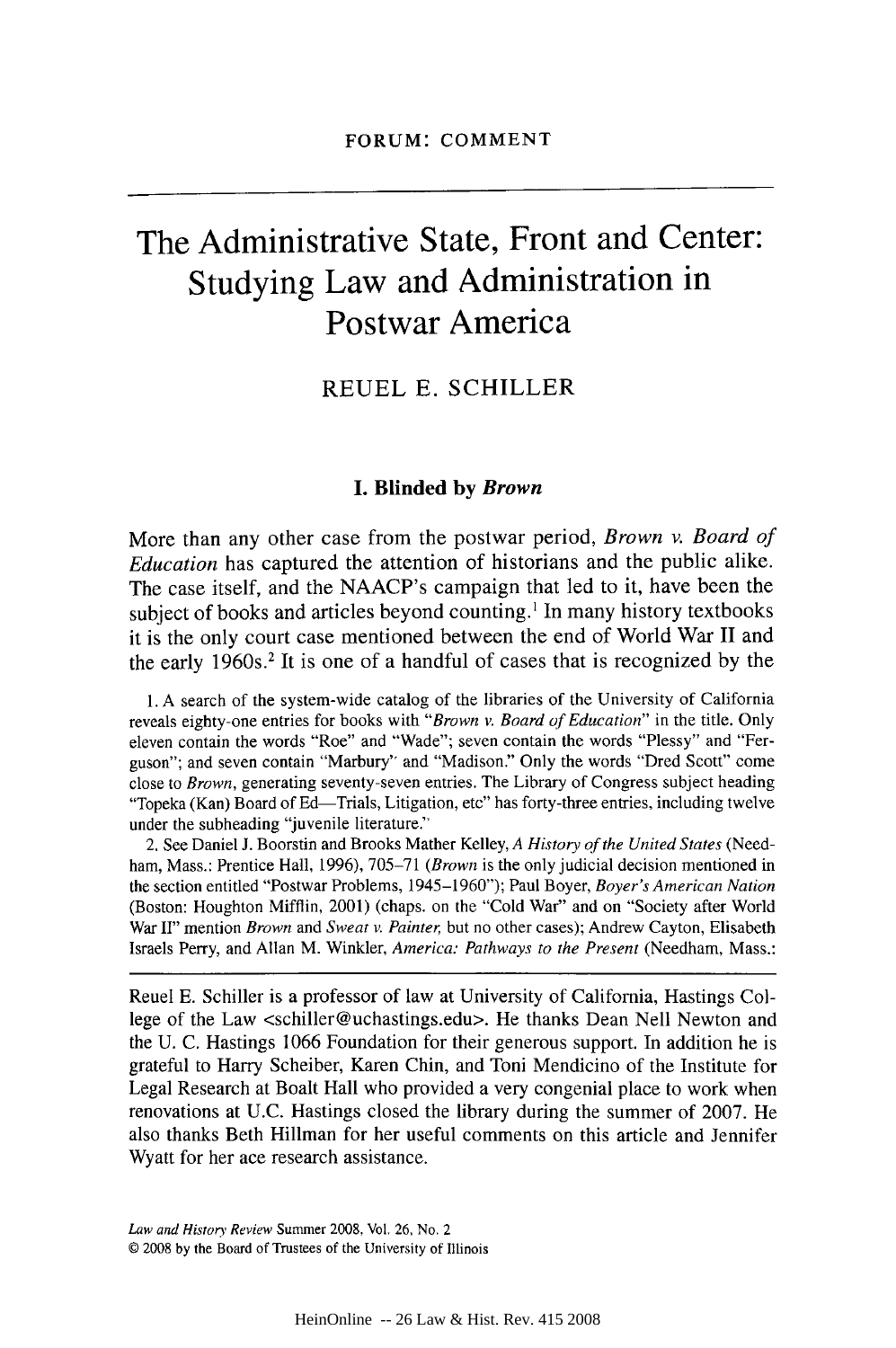public at large and is surely the only Supreme Court case that has its own National Historic Site.3

The intense focus on this single case is not without reason. While recent years have seen a debate about the importance of *Brown* in actually promoting desegregation,<sup>4</sup> no one doubts that it is a potent symbol of the major elements of postwar liberalism. The case demonstrated the increasing commitment of national institutions to pluralism and racial egalitarianism. It presaged the Warren Court's reconceptualization of the Supreme Court's role as the protector of certain kinds of civil rights and civil liberties. It was also a potent bellwether for the increasing importance of federal institu-

Prentice Hall, 1995) *(Brown* is only Supreme Court decision from the 1950s that is mentioned); Gary Nash, *American Odyssey: The United States in the Twentieth Century* (New York: Glencoe/McGraw-Hill, 1999) *(Brown* is the only judicial decision from the 1950s that is mentioned, although the book does discuss the trial of the Hollywood Ten). These textbooks are four of the six most popular high school American history textbooks according to the American Textbook Council. www.historytextbooks.org/adoptions.htm. College textbooks are not appreciably better. Alan Brinkley's *The Unfinished Nation* mentions no cases other than *Brown* in its chapters on the postwar period. See Alan Brinkley, *The Unfinished Nation: A Concise History of the United States,* 3rd ed. (New York: McGraw-Hill, 2001), 844-913. Another leading college text, *America, Past and Present,* mentions *Yates v. United States,* but otherwise focuses solely on *Brown.* Robert A. Divine, T. H. Breen, George Fredrickson, R. Hal Williams, *America, Past and Present,* 3rd ed. (New York: HarperCollins, 1991), 881. As Mary Dudziak has noted, even legal history texts, which obviously discuss more than just *Brown* in their sections in the postwar period, have the unfortunate tendency to segregate the race cases and the anticommunism cases from one another. Mary L. Dudziak, *"Brown* as a Cold War Case," *Journal of American History* 91 (2004): 32. As both Lee and Tani's articles indicate, these cases need to be woven together as part of the narrative of postwar legal history.

<sup>3.</sup> http://www.nps.gov/brvb/. The courthouse in Saint Louis where the trials in the *Dred Scott* case were held is also a National Historic Site. However, this site is not devoted exclusively to *Dred Scott.* It instead memorializes the many links that the courthouse has to slavery, including the slave auctions that occurred there and its relationship to the Underground Railroad. It also has exhibitions on Virginia Minor's 1870 challenge to women's disfranchisement, nineteenth-century law in general, and the architecture of historic courthouses. http://www .nps.gov/jeff/planyourvisit/och.htm.

<sup>4.</sup> Michael Klarman and Gerald Rosenberg are the two leading *Brown* skeptics. See Gerald Rosenberg, *The Hollow Hope* (Chicago: University of Chicago Press, 1991), 42-71; Michael Klarman, *"Brown,* Racial Change, and the Civil Rights Movement," *Virginia Law Review* 80 (1994): 7; Michael Klarman, "How *Brown* Changed Race Relations: The Backlash Thesis," *Journal of American History* 81 (1994): 81; Michael Klarman, *From Jim Crow to Civil Rights: The Supreme Court and the Struggle for Racial Equality* (Oxford: Oxford University Press, 2005), 344-442. For some impassioned defenses of *Brown,* see David J. Garrow, "Hopelessly Hollow History: Revisionist Devaluing of *Brown v. Board of Education," Virginia Law Review* 80 (1994): 151; Mark Tushnet, "The Significance of *Brown v. Board of Education,"* ibid., 173; and Paul Finkelman, "Civil Rights in Historical Context: In Defense of *Brown," Harvard Law Review* 118 (2005): 973.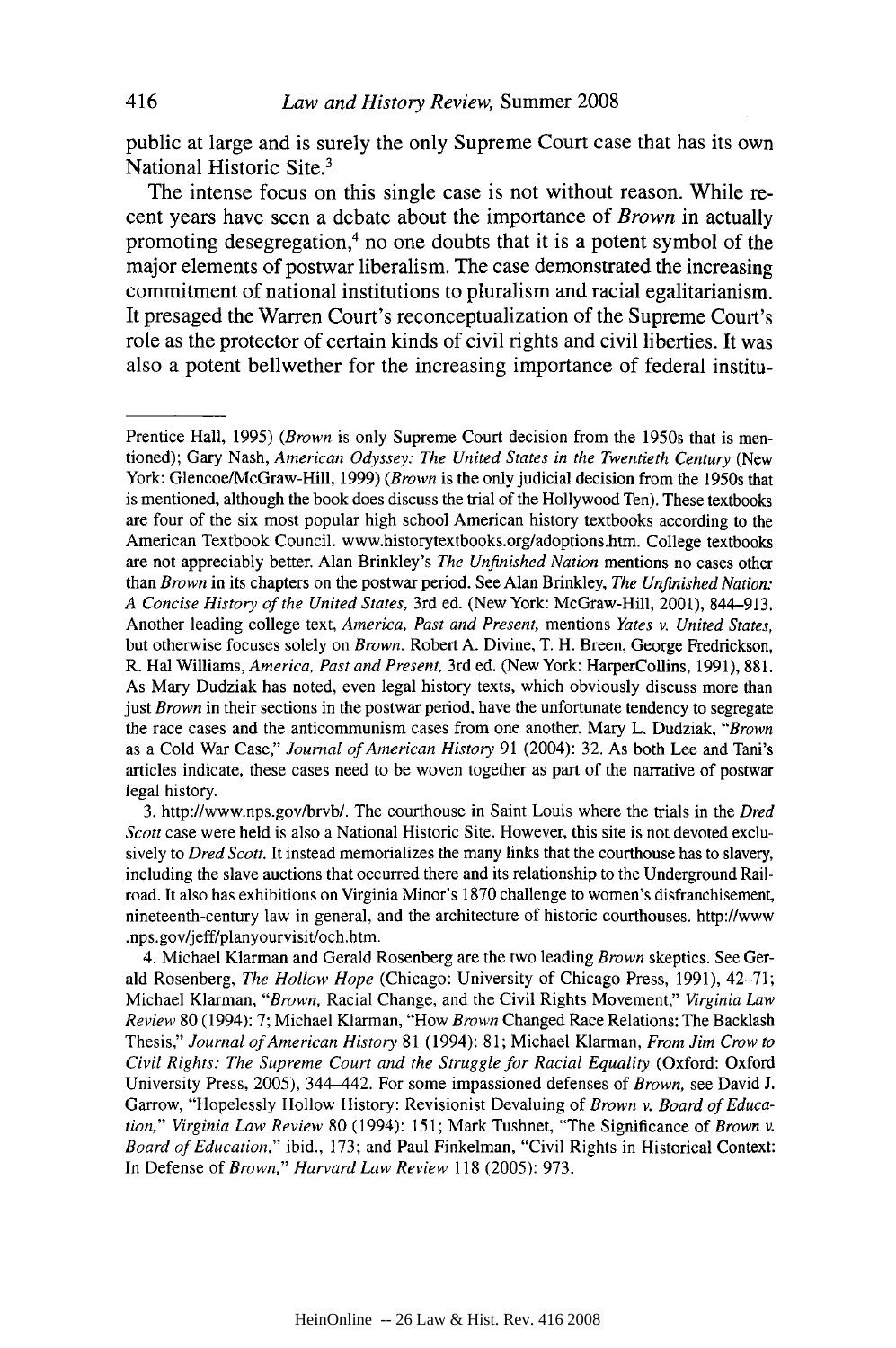tions in public policy creation. Finally, *Brown* established a model for what has been called "structural reform litigation" in which interest groups use litigation campaigns to affect public policy **by** bringing executive and, to a lesser extent, legislative institutions under on-going judicial control.'

Nevertheless, *Brown's* dominance of the narrative of postwar legal history has come with a cost. Just as objects placed next to a blazing light may be difficult to see, *Brown's* notoriety has distracted legal historians from other significant legal-historical events of the postwar period. While there have been wonderful works of legal history about certain postwar subjects,<sup>6</sup> legal historians have been largely AWOL as political, cultural, and social historians have deepened the narrative of postwar American history. Surely the rise of consumer culture, the growth of suburbanization, and the resurgence of domesticity, to name just three subjects successfully incorporated into the narrative of postwar history, have legal components that are worth investigating.<sup>7</sup>

5. The germinal works discussing the rise of structural reform litigation are Abram Chayes, "The Role of the Judge in Public Law Litigation," *Harvard Law Review* 89 (1976): 1281 and Owen Fiss, *The Civil Rights Injunction* (Bloomington: Indiana University Press, 1978). A contemporary, less sanguine, view of structural reform litigation is Ross Sandier and David Schoenbrod, *Democracy by Decree: What Happens When Courts Run Government* (New Haven: Yale University Press, 2003).

6. Two areas that have received scholarly attention are anticommunism and legal thought. On anticommunism see Michal R. Belknap, *Cold War Political Justice: The Smith Act, the* Communist Party, *and American Civil Liberties* (Westport, Conn.: Greenwood Press, 1977); Stanley I. Kutler, *The American Inquisition: Justice and Injustice in the Cold War* (New York: Hill and Wang, 1982); and Arthur J. Sabin, *In Calner Times: The Supreme Court and Red Monday* (Philadelphia: University of Pennsylvania Press, 1999). On postwar legal thought see G. Edward White, *Patterns of American Legal Thought* (Indianapolis: Bobbs-Merrill, 1978), 136-62; Laura Kalman, *Legal Realism at Yale, 1927-1960* (1986), 145-231; Neil Duxbury, Patterns *of American Jurisprudence* (Oxford: Oxford University Press, 1995), 206-99; Laura Kalman, *The Strange Career of Legal Liberalism* (New Haven: Yale University Press, 1996), 22-42; and William N. Eskridge, Jr. and Philip P. Frickey, "The Making of Legal Process," *Harvard Law Review* 107 (1994): 2031. Of course, more synthetic surveys of twentieth-century legal history have sections on postwar developments. See Morton Horwitz, *The Transformation of American Law, 1870-1960: The Crisis of Legal Orthodoxy* (New York: Oxford University Press, 1992); William E. Nelson, *The Legalist Reformation: Law, Politics, and Ideology in New York, 1920-1980* (Chapel Hill: University of North Carolina Press, 2001); and Lawrence M. Friedman, *American Law in the Twentieth* Century (New Haven: Yale University Press, 2002). Friedman has a particularly useful bibliography.

7. On these subjects see Kenneth T. Jackson, *The Crabgrass Frontier: The Suburbanization of the United States* (New York: Oxford University Press, 1985); Elaine Tyler May, *Homeward Bound: American Families in the Cold War Era* (New York: Basic Books, 1988); Lizabeth Cohen, *A Consumer's Republic: The Politics of Mass Consumption in Postwar America* (New York: Knopf, 2003); and Meg Jacobs, *Pocketbook Politics: Economic Citizenship in Twentieth-Century America* (Princeton: Princeton University Press, 2004).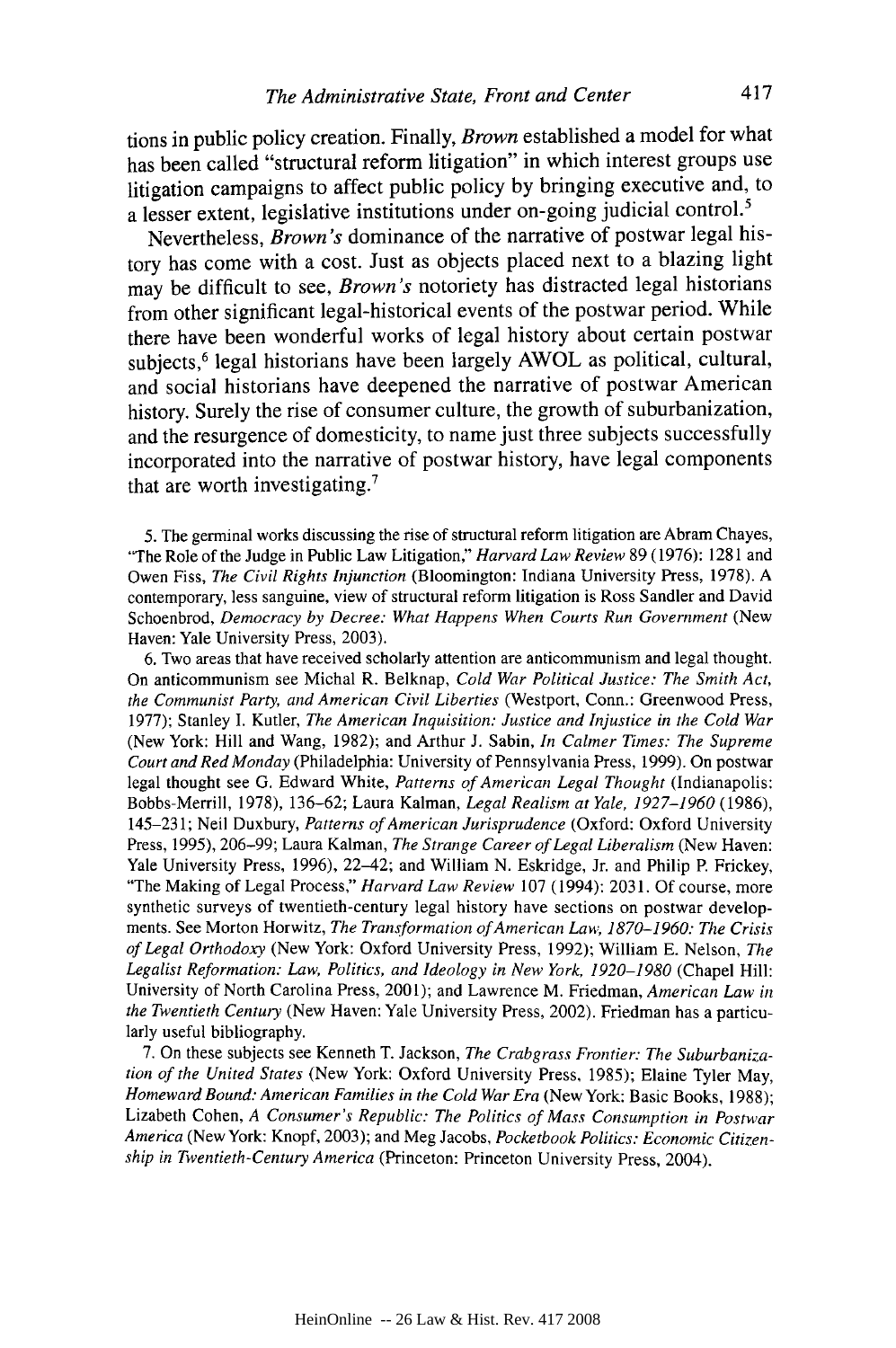The largest lacuna (or at least the one that bothers me the most) is the absence of any sustained legal history of the administrative state. This historiographic hole is particularly perplexing. No one would disagree that the growth of the administrative state (including the welfare state) is one of the key elements of postwar liberalism. Yet its legal dimensions are profoundly understudied. In the last several decades political historians have fruitfully turned their attention to the administrative state, $<sup>8</sup>$  yet legal</sup> historians have not followed.<sup>9</sup> Elsewhere I have called political historians to task for ignoring the role of courts in the administrative state. 10 But the fault is ours as well. Legal historians have not generated a legal history of the postwar period that includes the interaction of courts and agencies.

Indeed, *Brown* may have led us astray. The story of Brown-litigators using the federal courts to bludgeon recalcitrant state actors into creating specific policies—is simply not the manner in which most public policy was made during the postwar period. Courts were not alone in the driver seat. They may not even have been in the front of the car. In the years following World War II administrative agencies created increasing amounts of law. Postwar legal history must begin to reflect this. The fact

8. For the basic bibliographical references to the so-called "state-building" or "American Political Development" literature, see Reuel E. Schiller, "Enlarging the Administrative Polity: Administration and the Changing Definition of Pluralism, 1945-1970," *Vanderbilt Law Review* 53 (2000): 1389, 1393-96. For monographs from this literature that focus on the postwar period in particular, see Brian Balogh, *Chain Reaction: Expert Debate and Public Participation in American Commercial Nuclear Power, 1945-1975* (Cambridge: Cambridge University Press, 1991); Julian Zelizer, *Taxing America: Wilbur D. Mills, Congress, and the State, 1945-1975* (Cambridge: Cambridge University Press, 1998); Jennifer Klein, *ForAll These Rights: Business, Labor, and the Shaping of America's Public-Private Welfare State* (Princeton: Princeton University Press, 2003); Merl E. Reed, *Seedtime for the Modern Civil Rights Movement: The President's Committee on Fair Employment Practice, 1941-1946* (Baton Rouge: Louisiana State University Press, 1991); Meg Jacobs "'How About Some Meat?': The Office of Price Administration, Consumption Politics, and State Building from the Bottom Up, 1941-1946," *Journal of American History* 84 (1997): 910-41; as well as several excellent essays in parts one and two of *The Politics of Social Policy in the United States,* ed. Margaret Weir, Ann Shola Orloff, and Theda Skocpol (Princeton: Princeton University Press, 1988).

9. For three legal historians who have truly given the administrative state its due, see Lucy E. Salyer, *Laws Harsh as Tigers: Chinese Immigrants and the Shaping of Modern Immigration Law* (Chapel Hill: University of North Carolina Press, 1995); William J. Novak, *The People's Welfare: Law and Regulation in Nineteenth-Century America* (Chapel Hill: University of North Carolina Press, 1996); and Barbara Young Welke, *Recasting* Ameri*can Liberty: Gender, Race, Law, and the Railroad Revolution, 1865-1920* (Cambridge: Cambridge University Press, 2001). Of course, none of these books address the postwar period.

10. Reuel E. Schiller, "'Saint George and the Dragon': Courts and the Administrative State in Twentieth-Century America" *Journal of Policy History* 17 (2005): 110.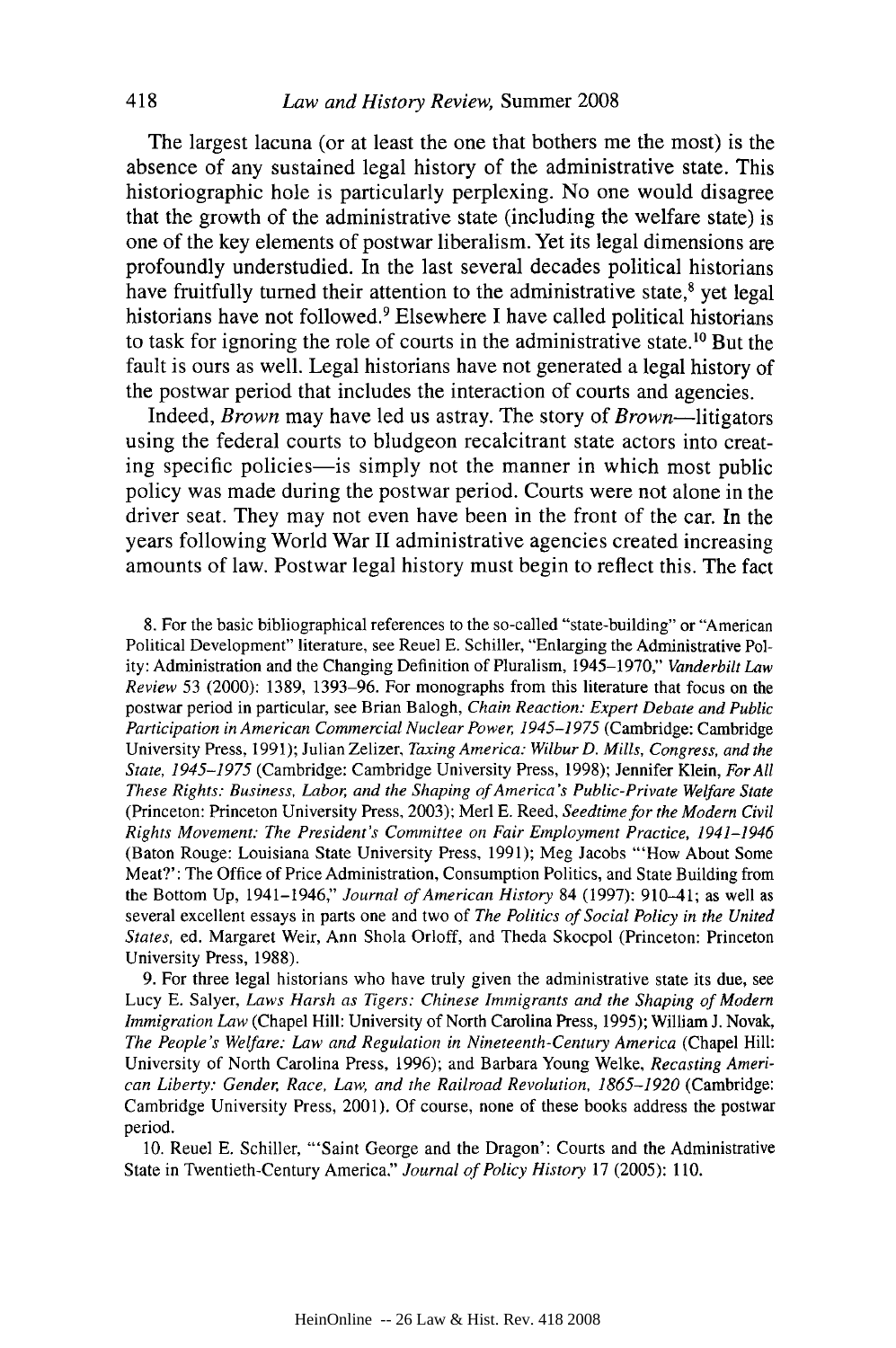that both Sophia Lee and Karen Tani's wonderful articles do so is a cause for optimism.

Both articles place the administrative state front and center in the legal history of postwar America. They do so in different ways, each of which suggests a fruitful path for legal historians who wish to explore the interaction between administration and law in the years following the Second World War. To simplify: Lee demonstrates that agencies were a completely independent locus of law creation, even at a constitutional level; Tani shows how studying the interaction between courts and agencies is crucial to understanding policy development during the postwar period. Using these articles as a springboard, in the next two sections I will suggest some directions for legal historians to take as they pursue either approach to this subject.

#### **II. The Untold Administrative Dimension of Legal Liberalism**

Lee's narrative is compelling proof of the importance of studying administrative institutions as law-makers. By showing how the NAACP used the NLRB in its battle for fair employment practices, she not only throws light on a heretofore unstudied element of the NAACP's campaign for racial equality. She also shows how, in the years following the Second World War, agencies became a locus of law creation-a locus that cries out for further examination by legal historians.

For example, Lee's description of the litigation campaign to outlaw racial discrimination by unions under the NLRA was only one of several doctrinal innovations that civil rights litigators pressed on the Board. Two years prior to *Hughes Tool,* the Board declared that it would set aside elections in which employers used racially inflammatory rhetoric.<sup>11</sup> In 1964, the year it decided *Hughes Tool,* the Board held that concerted activities aimed at promoting non-discriminatory employment practices were protected by the Act.<sup>12</sup> In 1969, the NAACP and other civil rights organizations argued before the Board that it should allow unionized African-American workers to bargain separately with their employer if they believed that their union was not representing their interests.<sup>13</sup> While the Board rejected that argument, the D.C. Circuit did not.<sup>14</sup> Indeed, that same year the D.C. Circuit

*11. Sewell Manufacturing,* 138 NLRB 66 (1962).

12. *Tanner Motor Livery,* 148 NLRB 1402 (1964).

13. See Reuel E. Schiller,"The Emporium Capwell Case: Race, Labor Law, and the Crisis of Postwar Liberalism," *Berkeley Journal of Employment and Labor Law* 25 (2004): 129, 145-49.

14. *Emporium Capwell,* 192 NLRB 173 (1971), reversed and remanded sub nom *Western Addition Community Organization v: NLRB,* 485 **F.2d** 917 (D.C.Cir. 1973).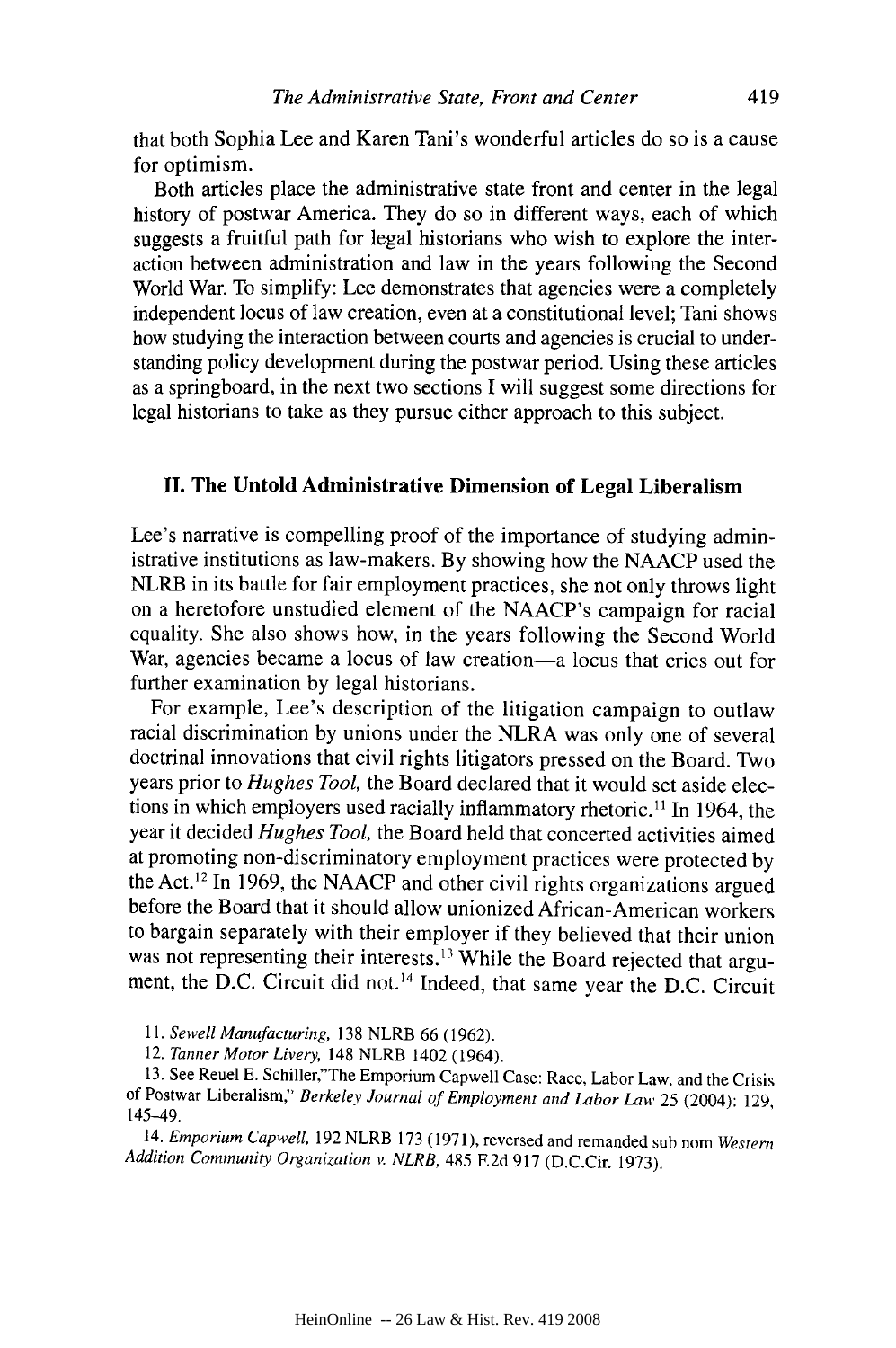instructed the Board to find that racial discrimination by an employer was, in and of itself, a violation of the NLRA.<sup>15</sup>

As with *Hughes Tool,* none of these innovations had much lasting impact. Some were rejected by higher courts,16 while others, like *Hughes Tool,* simply faded away.<sup>17</sup> But the fate of these doctrines is not what was significant about them, historically speaking. Their significance lies in the fact that they demonstrate how aggressively civil rights litigators used administrative agencies to further their goals.

Indeed, there exists an essentially unchronicled legal history of the interaction between the Civil Rights Movement and the administrative state.<sup>18</sup> The "unremitting struggle" that civil rights activists demanded required as much legal action before agencies as it did before courts.<sup>19</sup> The short-lived Fair Employment Practice Committee and the Equal Employment Opportunity Commission were obvious places for the NAACP and other groups to focus their attention, but people within the Civil Rights Movement hardly limited themselves to agencies that were designed to address their concerns. To do so would have been to profoundly restrict their opportunities to shape policy through the administrative state. Instead, lawyers in the Civil Rights Movement used agencies that were not designed to address issues of racial equality.

For example, the Interstate Commerce Commission was less than two months old when, in May of 1887, William H. Councill filed a complaint against the Western and Atlantic Railroad Company after being violently expelled from an all-white, first-class car as he traveled, with a first-class ticket, from Chattanooga to Atlanta.<sup>20</sup> In Councill's case, as well as in two others that were brought in the next two years, the Commission held that the railroad companies violated the Interstate Commerce Act by failing to provide African-American passengers with accommodations equal to

15. *United Packing House, Food, and Allied Workers v. NLRB,* 416 F.2d 1126 (D.C. Cir. 1969).

16. *Emporium Capwell v. Western Addition Community Organization,* 415 U.S. 913 (1975); *NLRB v. Tanner Motor Livery,* 419 **F.2d** 216 (9th Cir. 1969).

17. *Sewell* is still good law. See *KI (USA) Corp,* 309 NLRB 1063 (1992); *Zartic, Inc.,* 315 NLRB 495 (1994). *United Packing House,* on the other hand, has been narrowed by the Board. *Jubilee Manufacturing,* 202 NLRB 272 (1973). Consequently, racial discrimination rarely serves as the basis for a section 8(a)(3) claim. *J. S. Alberici Construction Co.,* <sup>231</sup> NLRB 1030 (1977); *Dispatch Printing Co.,* 306 NLRB 9 (1992).

18. A notable exception to this is Welke, *Recasting American Liberty,* particularly chap. 9.

19. This phrase was William Henry Hastie Jr.'s. See Genna Rae McNeil, *Groundwork: Charles Hamilton Houston and the Struggle for Civil Rights* (Philadelphia: University of Pennsylvania Press, 1983), 211.

20. Charles A. Lofgren, *The Plessy Case: A Legal-Historical Interpretation* (New York: Oxford University Press, 1987), 142.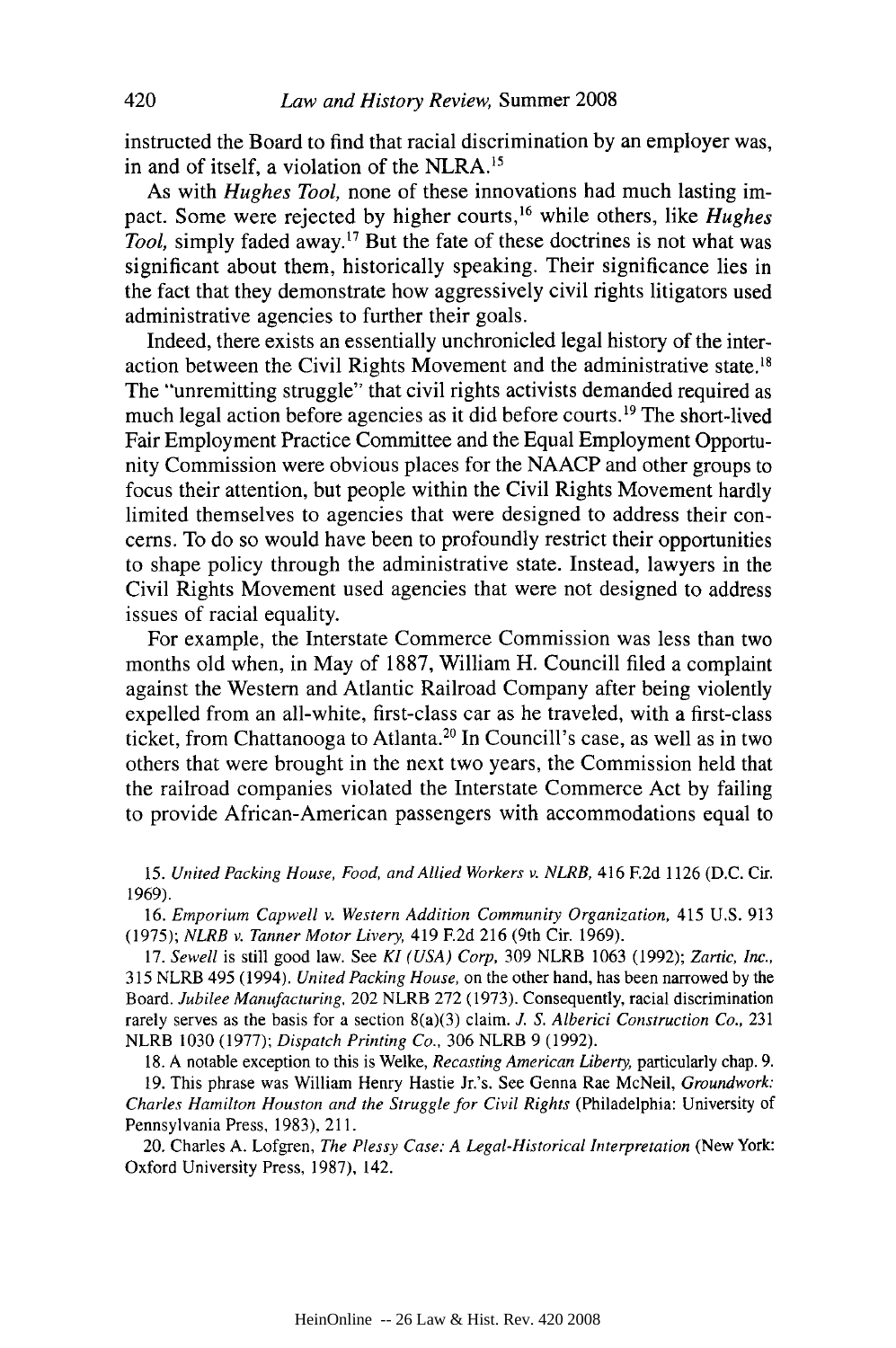those of whites. 21 Thus, the **ICC** created the doctrine of separate but equal almost a decade before *Plessy v. Ferguson* was decided.

In the 1880s, this was seen as something of a triumph, since most railroads provided no first-class accommodations for blacks. <sup>2</sup> ' **By** the end of World War **II,** the goals of the litigants had changed substantially, particularly as the **ICC** backed away from requiring even segregated equality. Their choice of forums did not change, however. The **NAACP** continued litigating before the **ICC,** ultimately securing in **1950** a decision **by** the Supreme Court that the Interstate Commerce Act prohibited segregated railroad cars.<sup>23</sup> It also used the ICC as a forum for attacking segregated bus facilities in the context of the Freedom Rides in **1961 .4** The 1960s also saw cases brought before the Civil Aeronautics Board to desegregated southern airports and prohibit racial discrimination in air transportation.<sup>25</sup>

Similarly, during the 1960s, civil rights organizations used the Federal Communication Commission **(FCC)** as a forum for advancing their agenda of racial egalitarianism. During 1964, organizations participating in Freedom Summer in Mississippi petitioned the **FCC,** requesting that the agency not renew the licenses of white-owned radio and television stations that refused to carry black-oriented programming or that broadcast biased information about civil rights activities.<sup>26</sup> As a result, by early 1970s, the **FCC** was adjudicating dozens of petitions from African-American listeners demanding that local programming reflect the interests of all elements of the community. Indeed, even **by** the mid-1960s, the simple threat of such petitions forced southern media outlets to begin, albeit tentatively, to cover civil rights activities. $27$ 

**21.** Welke, *Recasting American Liberty,* 344-48; Lofgren, *Plessy Case,* 142-44; Catherine **A.** Barnes, *Journey from Jim Crow: The Desegregation of Southern Transit* (New York: Columbia University Press, **1983), 6-7.**

22. Note that this was all that Councill and the other early litigants were asking for. Lofgren, *Plessy Case,* 142-43; Welke, *Recasting American Liberty,* 344-45.

**23.** *Henderson v. United States,* **339 U.S. 816 (1950).** Barnes, *Journey from Jim Crow,* **74-76.**

24. Barnes, *Journey from Jim Crow,* **168-75.**

**25.** Ibid., **172;** *Fitzgerald v. Pan American World Airways,* **132** F. Supp. **798 (S.D.N.Y. 1955).**

**26.** For a tantalizing, but brief, description of these events see Brian Ward, *Radio and the Struggle for Civil Rights in the South* (Gainsville: University Press of Florida, 2004), **274-77.** Also see Kay Mills, *Changing Channels: The Case That Transformed Television* (Jackson: University Press of Mississippi, 2004). The **FCC** was exceptionally resistant to considering such petitions until it was twice rebuked **by** the **D.C.** Circuit for its intransigence. *Office of Communications of the United Church of Christ v. FCC,* **359 F.2d** 994 (D.C.Cir. **1966);** *Office of Communications of the United Church of Christ 1. FCC,* 425 **F.2d** 543 (D.C.Cir. **1969).**

**27.** Ward, *Radio and the Struggle for Civil Rights,* **277.**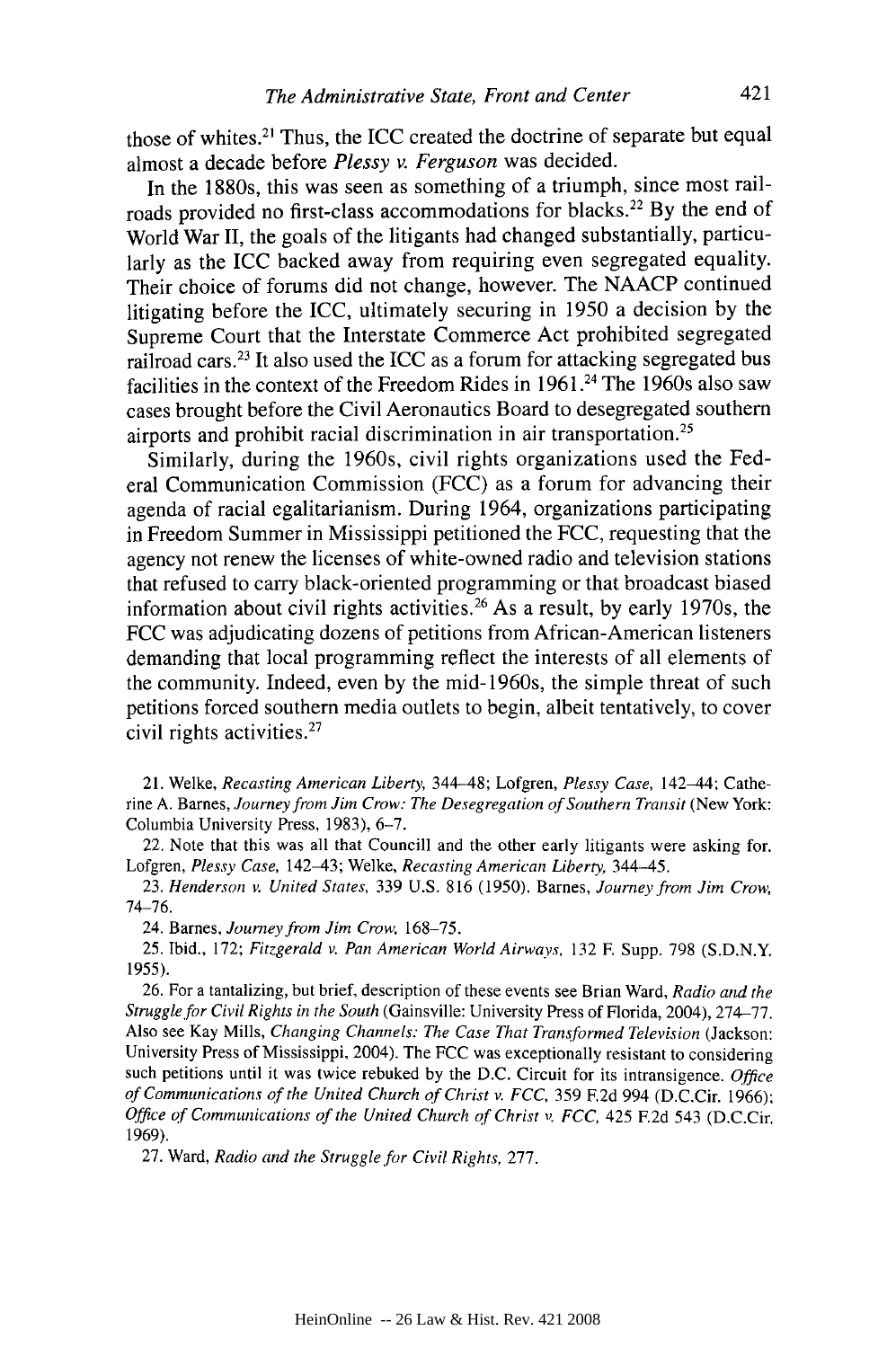#### 422 *Law and History Review,* Summer 2008

All of these instances of administrative law-making involved the civil rights of African-Americans. However, the growth of the administrative state during the postwar period provides a plethora of opportunities to study, as Lee did for the NLRB, the way in which individuals and interest groups generated policy as they litigated before agencies on a host of subject matters. As Tani demonstrates, anticommunism is an obvious locus for such studies. The Subversive Activities Control Board, the Attorney General's list, and countless state equivalents, have already generated some legal-historical scholarship, but nowhere near enough.<sup>28</sup> Similarly, despite an explosion of historical work about the development of the American welfare state, legal historians have just begun to explore its legal and doctrinal elements.<sup>29</sup> And what about the administrative entities associated with the other elements of postwar social change: the federal, state, and local entities that shepherded millions of Americans from the cities into the suburbs; or agencies that helped to generate consumer culture through loans and subsidies? Or, what about the actions of less "sexy" agencies, like the Atomic Energy Commission, the Federal Power Commission, and the Food and Drug Administration, each of which transformed the way they regulated profoundly important areas of the economy in the late 1950s and the early  $1960s$ ?<sup>30</sup>

Finally, this focus on the legal aspects of agency actions must reflect one of Lee's key points: agencies can be constitutional actors. *Marbury v. Madison* to the contrary, the growth of the administrative state has, on occasion, created a demimonde of constitutional interpretation in which agencies, not courts, are the primary actors. Consider freedom of expression: During the first third of the twentieth century, judicial deference to administrative action limiting free speech was routine.<sup>31</sup> Even as the judiciary asserted itself as the primary guardian of this right, agencies strongly and successfully asserted their own power to interpret the First Amendment. In the 1930s and 1940s, the NLRB engaged in a struggle with the judiciary over its power to restrict the speech of employers in the context

28. See note 6, above. Ellen Schrecker's *Many are the Crimes: McCarthyism in America* (Boston: Little, Brown, 1998), the definitive narrative history of McCarthyism, discusses many legal issues.

29. In addition to Tani's piece in this Forum, see Felicia Kornbluh, *The Battlefor Welfare Rights:* Politics *and Poverty in* Modern *America* (Philadelphia: University of Pennsylvania Press, 2007), particularly chap. 3, and Martha F. Davis, *Brutal Need: Lawyers and the Welfare Rights Movement, 1960-1973* (New Haven: Yale University Press, 1993).

30. Reuel E. Schiller, "Rulemaking's Promise: Administrative Law and Legal Culture in the 1960s and 1970s," *Administrative Law Review* 53 (2001): 1139, 1147-49.

31. Reuel **E.** Schiller, "Free Speech and Expertise: Administrative Censorship and the Birth of the Modern First Amendment," *Virginia Law Review* 86 (2000): 1, 21-51.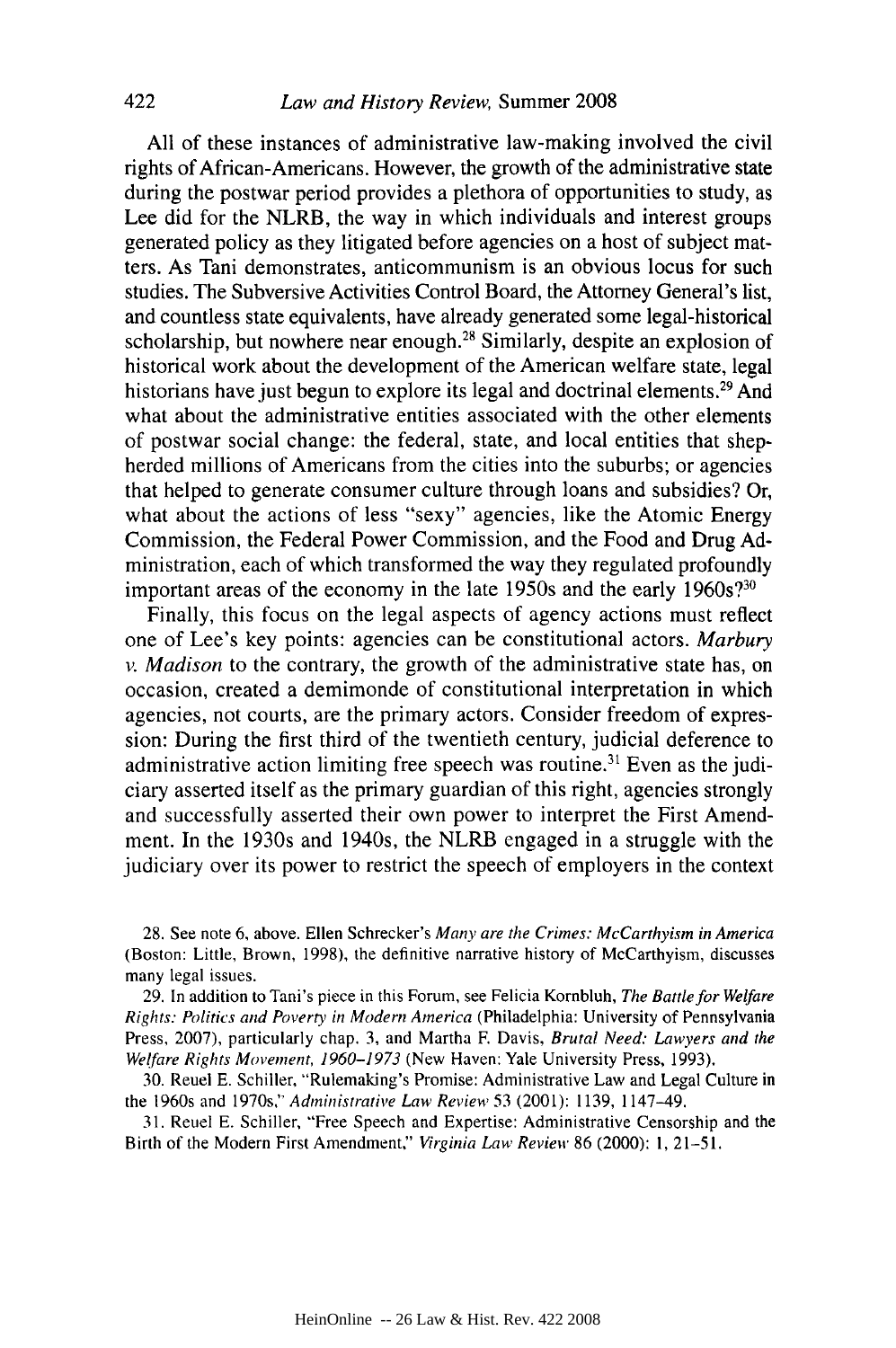of union representation elections. Even after the Supreme Court explicitly prohibited the Board from doing so in 1941, the agency continued until Congress and new appointees reined it **in.<sup>32</sup>**

Similarly, for most of the twentieth century the **FCC** (and its predecessor, the Federal Radio Commission) acted in a constitutional capacity **by** strictly regulating the content to radio and television broadcasts.<sup>33</sup> In the 1920s and 1930s, the agency would revoke licenses of stations that broadcast "distasteful" or even "uninteresting" content.<sup>34</sup> Stations that broadcast political opinions contrary to those of the Roosevelt Administration also found themselves in hot water.35 In 1940, the **FCC** simply prohibited editorializing.36 During the postwar period, the agency overturned its ban on editorializing and instituted the "fairness doctrine" that required stations to broadcast "all sides of controversial public issues."37 It also denied licenses to stations if their broadcasting did not "sufficiently represent local interests."38 Each of these actions was taken without any judicial interference. Indeed, when, in **1987,** the **FCC** abolished the fairness doctrine and committed itself to a libertarian (or market driven) conception of free speech, it did so completely on its own, without any prompting from courts.<sup>39</sup> Whether restricting expression or not, the agency, not the courts, was the constitutional decision-maker.

Lacking knowledge (or a fecund imagination), **I** won't hazard a guess at what other agencies have engaged in such behaviors (perhaps local land-use agencies with respect to takings, or the **SEC** with respect to free speech when it preapproves prospectuses). Instead, let me simply amplify Lee's point: courts do not have a monopoly on constitutional interpretation. In certain instances, they don't even have the last word. Accordingly, the rapid growth of the administrative state during the New Deal and the postwar period gives legal historians an ample opportunity to tell the story of twentieth-century extra-judicial constitutionalism.

**32.** Harry **A.** Millis and Emily Clark Brown, *From the Wagner Act to Taft-Hartley: A Study of National Labor Policy and Labor Relations* (Chicago: University of Chicago Press, **1950), 174-78;** Reuel **E.** Schiller, "The Era of Deference: Courts, Expertise and the Emergence of New Deal Administrative *Law,"Michigan Law Review* **106 (2007): 399, 436-38.**

**33.** Schiller, "Free Speech and Expertise," 43-41, **96-101.**

- 34. Ibid., 45-46.
- **35.** Ibid., 49.
- **36.** Ibid., **50.**
- **37.** Ibid.
- **38.** Ibid., **98.**

**39.** Indeed, in the late 1960s, at the height of the Supreme Court's commitment to libertarian free speech, the Court reaffirmed the FCC's power to restrict and direct the expression **of** its licensees. *Red Lion Broadcasting v. FCC,* **395 U.S. 367 (1969).** For the FCC's abandonment of the fairness doctrine see *Syracuse Peace Council,* 2 F.C.C.R. 5043 **(1987).**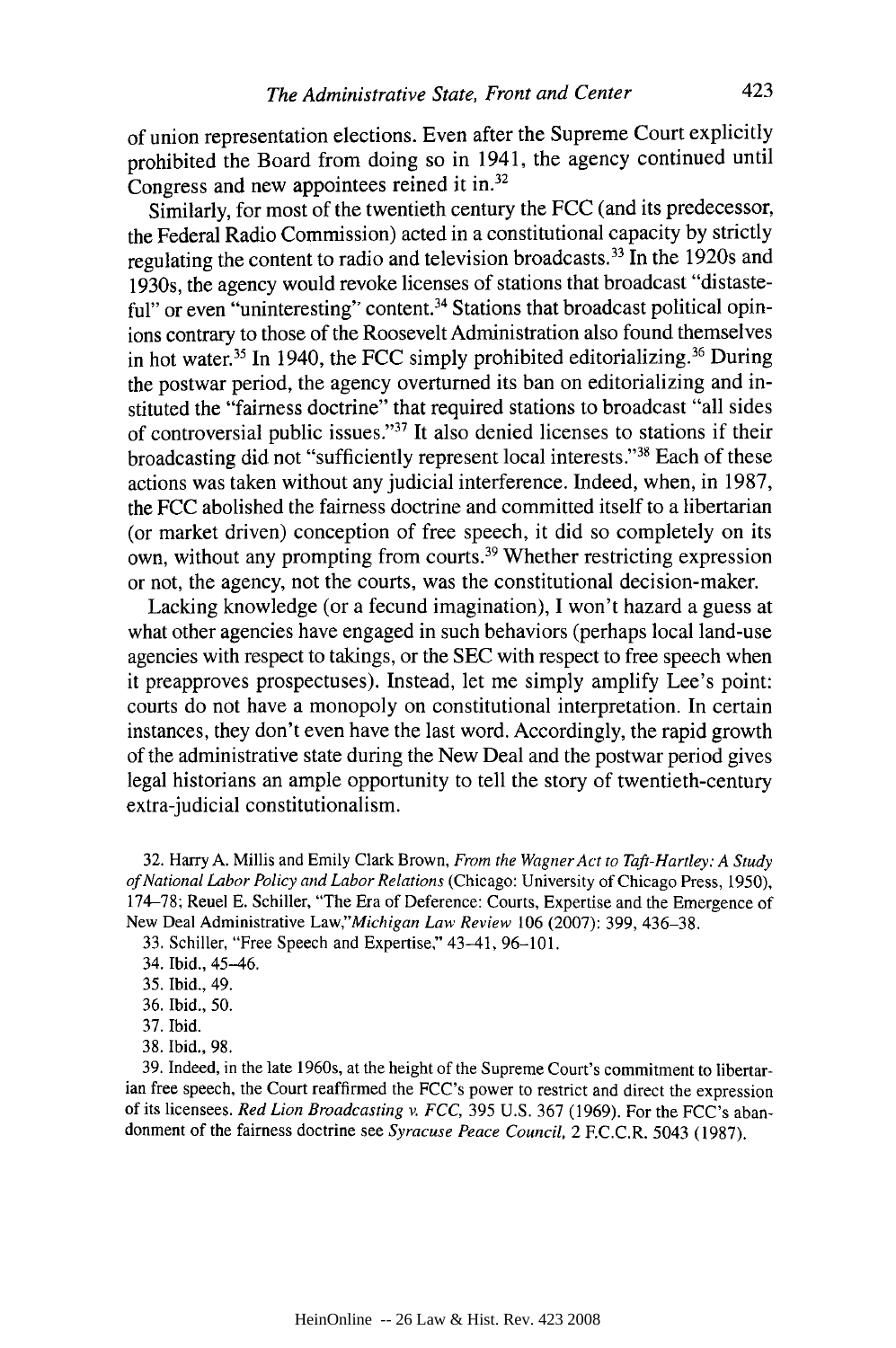#### **III. Courts v. Agencies: The Contradictions within Legal Liberalism**

Karen Tani's narrative sits at the exceptionally fertile intersection of the study of anticommunism, the development of the welfare state, and the rise of rights-based legal thought. While covering a similar period and touching on some similar issues as Lee's piece, Tani's article has a different institutional focus. She is interested in the interaction of courts and the administrative state. While courts left Lee's actors alone, allowing the NLRB to craft the *Hughes Tool* doctrine with essentially no judicial supervision, Tani writes about a doctrinal development—the luxuriation of procedural due process—that pit agencies and courts against each other. Reich's notion of the New Property, she demonstrates, was an explicit reaction to administrative overreaching. It was created, quite consciously, as a tool to allow courts to control the administrative process. This story is an example of another facet of the legal history of the administrative state that has been profoundly understudied: the relationship between courts and agencies and how that relationship changed over time. If, as I have argued, legal historians need to focus more attention on agencies as a locus of policy-creation, then we also need to understand the relationship between courts and agencies. How do changes in the way the two institutions interact shape the nature of the policy they create?

The effect of *Goldberg v. Kelly* on the welfare state is a potent example of this phenomena. Tani does a wonderful job of describing the connections among anticommunism, the growth of the welfare state, and judicial behavior by tracing the emergence of the idea of the New Property from Barbara Nestor's Social Security claim through Reich's encounter with anticommunism to the Supreme Court's decision in *Goldberg.* In doing so, she demonstrates how the very presence of the welfare state became an impetus for more judicial control over the administrative process. Not surprisingly, this control had a profound effect on the institutions of the welfare state. After all, *Goldberg* required social service agencies to add procedural mechanisms. Thus, Tani's narrative can be continued forward in a manner that shows how the welfare state responded to the Court's requirements. Faced with limited resources, agency officials mechanized and bureaucratized the process of applying for government benefits: decisions were made less subjective; procedural rules were enforced strictly; discretion was taken away from agency personnel.<sup>40</sup>

Because *Goldberg v. Kelly* transformed due process law, it would be surprising if it had not had a profound effect on agency behavior and the

<sup>40.</sup> Jerry L. Mashaw, Due Process *in the Administrative State* (New Haven: Yale University Press, 1985), 33-34.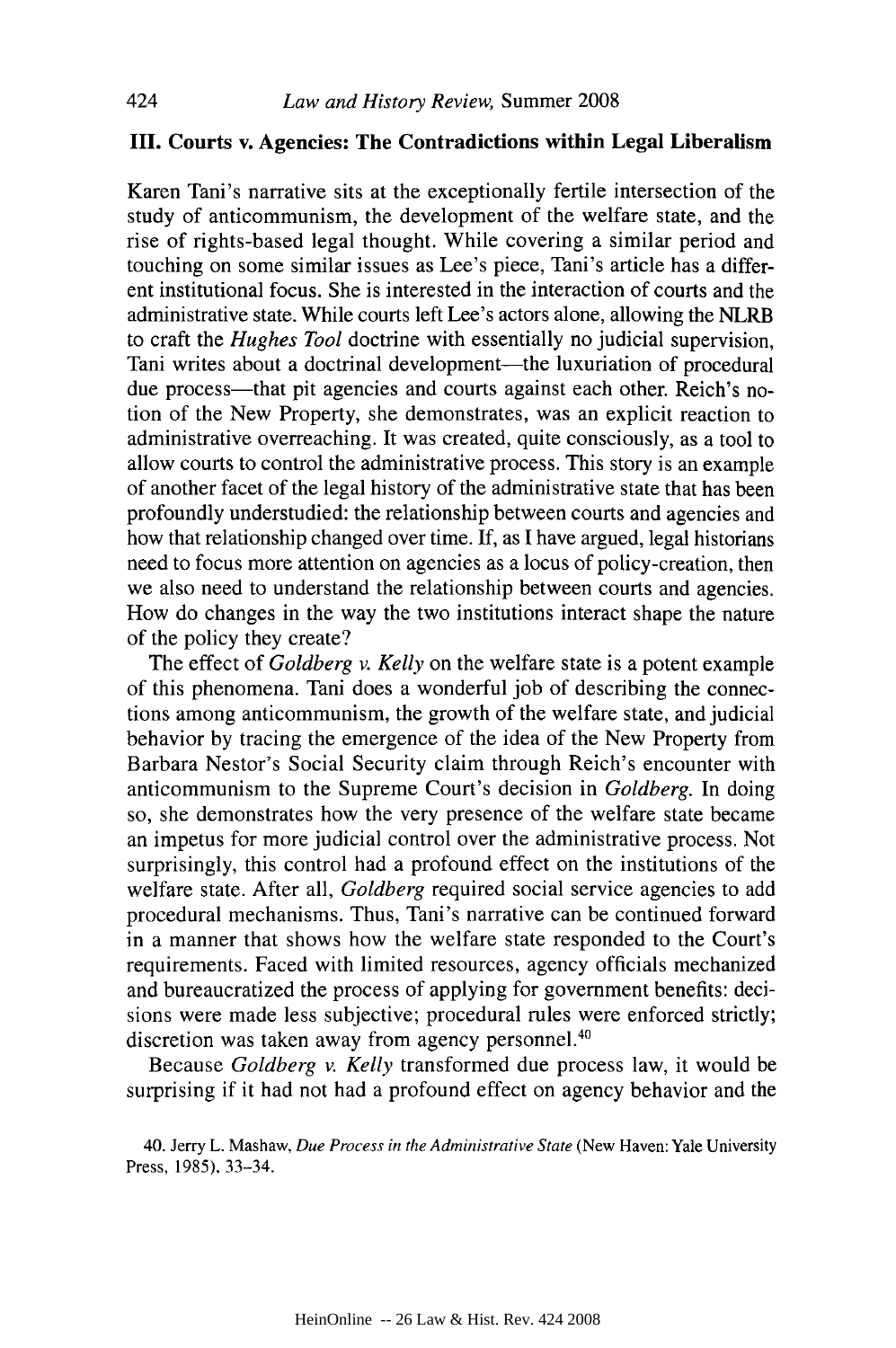development of the administrative state. Many agency-court interactions, however, take place on a much more modest scale. Yet exploring these interactions is nonetheless crucial to understanding the development of the administrative state. When faced with vague policy pronouncements from a legislature, courts and agencies frequently collaborate to flesh out the procedural and substantive dimensions of these mandates. Legal historians must turn their attention to this collaborative process. Consider, for example, the development of one of the main components of the modern welfare state: federal disability compensation law.<sup>41</sup>

Workers who have paid Social Security taxes or who have been injured while employed in certain risky professions are entitled to receive federal benefits if they become disabled. Officials at the Social Security Administration adjudicate thousands of such claims each year. Not surprisingly the agency has, over the years, developed procedural mechanisms for hearing these claims. For example, to streamline the process, the agency created "medical-vocational" guidelines that determine whether a disability exists, thereby eliminating the need to have vocational experts testify at every hearing. Similarly, the agency created a particular burden of proof (called the "true doubt rule"), designed to facilitate the payment of claims in close cases. Each of these procedural innovations was reviewed by federal circuit courts and, ultimately, by the Supreme Court. The medical-vocational guidelines were, in most circumstances, allowed, while the true doubt rule was not.

On their face these cases don't seem to represent the most fascinating corner of the legal history of the administrative state. Yet considering the importance of Social Security to the modern welfare state, $42$  the doctrinal machinations surrounding its administration should be of interest to legal historians. The development of both the true doubt rule and the medicalvocational guidelines illustrate the importance of examining the dialogue that occurs between agencies and courts as they generate public policy.

41. These examples stem from two Supreme Court cases *Heckler v. Campbell,* 461 U.S. 458 (1983) and *Director, Office of Workers' Compensation Programs v. Greenwich Collieries,* 512 U.S. 267 (1994).

42. In a single year the Social Security Administration hears more claims than the federal courts hear on all subjects within their jurisdiction. (In 2005, 652,011 cases were commenced before the Social Security Administration. That same year 253,273 civil cases and 92,226 criminal cases were filed in federal district court. Federal courts of appeals heard another 68,473 appeals. Social Security Administration, Annual Statistical Supplement. 2006, Table 2.F9; Administrative Office of the United States Courts, Judicial Business of the United States Courts, [2006], pp. 102, 165, 214.) In 2005, almost fifty million people received old age benefits and seven and a half million people received disability benefits from the Social Security Administration. The value of these benefits was over \$520 billion. SSA, Annual Statistical Supplement, 2006, p. 2.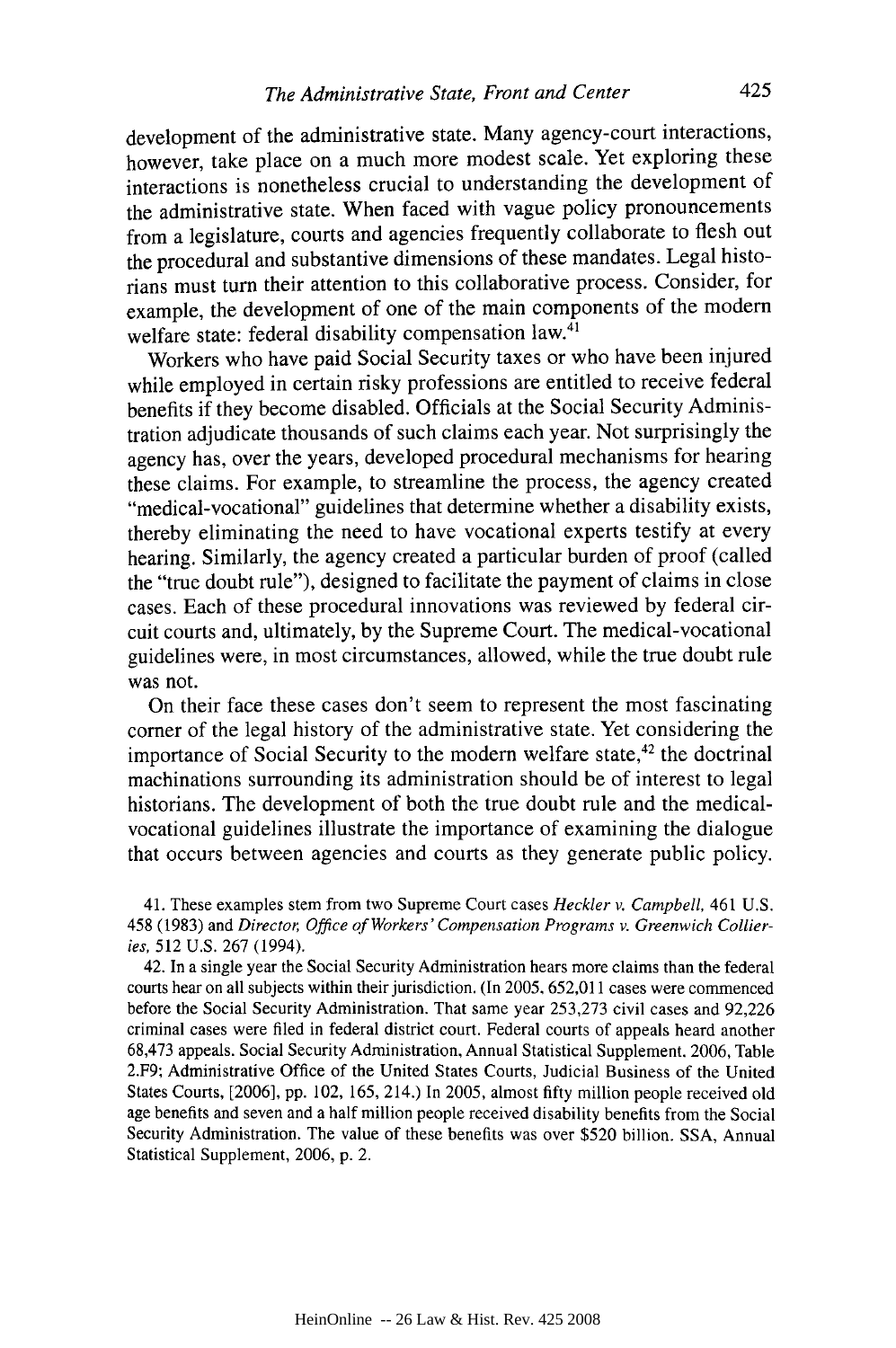Each rule was created by the agency based on its expert opinion of how best to administer the disability program. Courts brought different interests to the table: ones based on more "legal" concerns such as canons of statutory construction and the requirements of due process. A complete legal history of the administrative state requires historians to understand these interests and, most importantly, to see how they change over time. Only by doing this can we generate an accurate picture of how law was created in the twentieth century.

Consider, for example, judicial attitudes towards administrative expertise during the postwar period. The more a court believed in an agency's expertise, the less invasive that court would be in reviewing administrative action. The more suspicious of expertise a court was, the more it would force agencies to comport their actions to its own notions of what public policy should be. These notions might be informed by a judge's philosophical predisposition, by his crass political preferences, or by institutional interests that are autonomous from politics (the desire to promote legal formalism or institutional prestige, for example). Regardless of their motivation, as courts put less faith in expertise, they become more powerful actors in the administrative process.

As it happens, the postwar period was a time when the judiciary became increasingly suspicious of the idea of expertise. Encounters with the administrative manifestations of fascism and Stalinism during the 1940s soured many Americans on efficient, expertise-driven notions of government.<sup>43</sup> Tani beautifully illustrates how domestic anticommunism had the same effect. Liberals like Reich and Brennan embraced the notion of the New Property as a bulwark against an administrative state of which they had become increasingly distrustful-an administrative state that implemented the political dictates of McCarthyism rather than the New Deal.

Indeed, this is the key irony that Tani's article illustrates. Postwar liberalism was built on a foundation of both increasing statism (a product of the New Deal) and increasing rights consciousness (a product of America's fight against totalitarianism abroad and racial discrimination at home). Yet these two elements were potentially antagonistic. Tani demonstrates that the rise of the administrative state stimulated a type of rights consciousness that was inimical to agency freedom of action. Harlan understood this in *Flemming v. Nestor* and sided with the agency. Brennan understood it as

43. Reuel **E.** Schiller, "Reining-in the Administrative State: World War It and the Decline of Expert Administration," in *Total War and the Law: The American Home Front in World War II,* ed. Daniel Ernst and Victor Jew (Westport, Conn.: Praeger, 2002), 185-206; Horwitz, *The Transformation of American Law,* 213-46; Edward Purcell, *The Crisis of Democratic Theory: Scientific Naturalism and the Problem of Value (Lexington: University Press of* Kentucky, 1973), 115-78.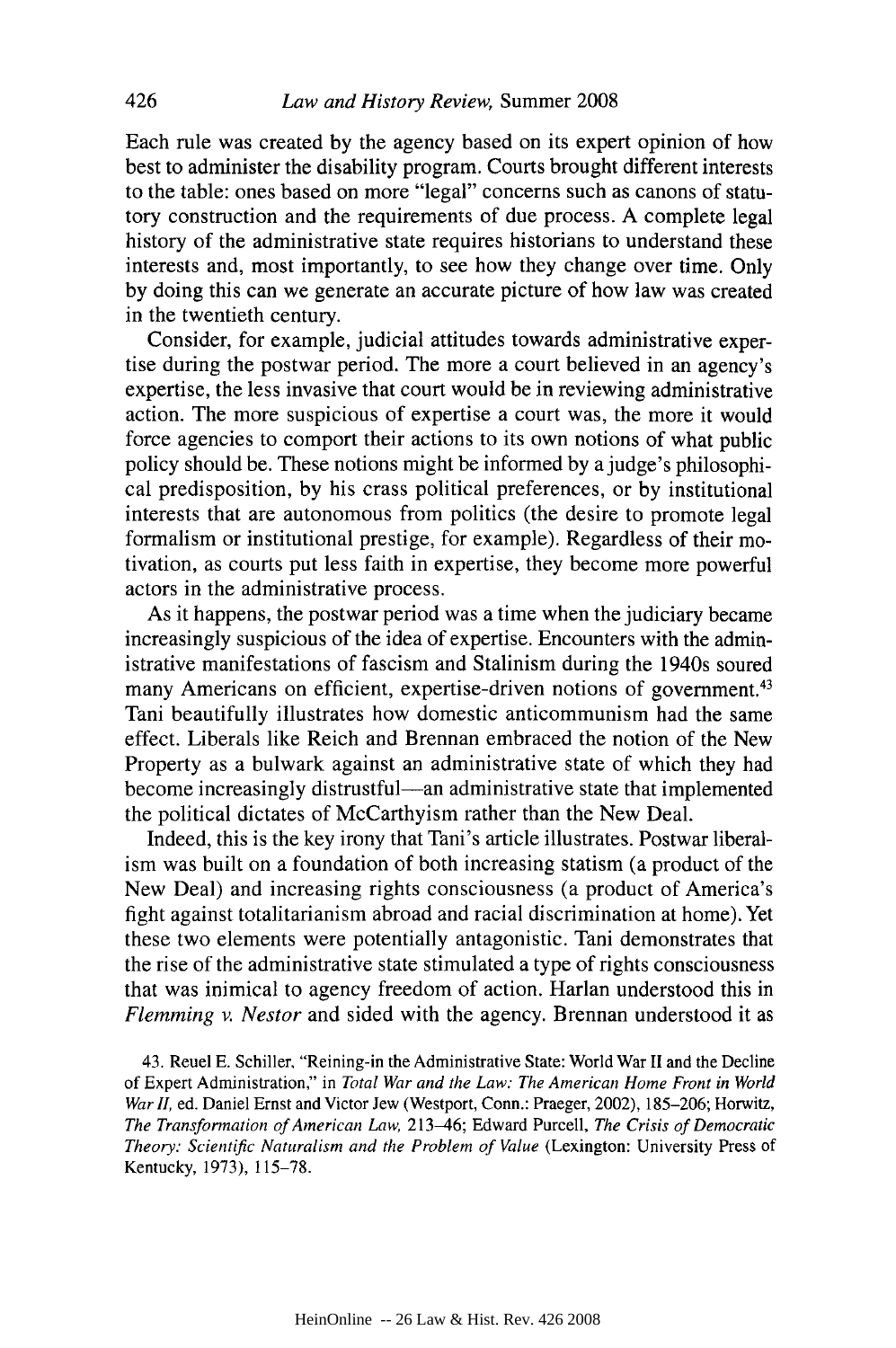well and, in *Goldberg v. Kelly,* he chose to side with the individual. As legal historians study the postwar administrative state in greater detail, they will see this conflict writ large as agencies and courts interacted, some times cooperatively, sometimes antagonistically, to create law.

The notion of writing about administrative law or the administrative state can be a daunting one. Does anybody really have the attention span to write a legal history of the true doubt rule? Does any one have the attention span to read such a history? The complex administrative state that emerged after World War **1I** has generated doctrinal administrivia that may be important but is certainly not thrilling. Yet the thrill is in the context. Lee and Tani's essays place the legal history of the administrative state in the context of the Civil Rights Movement and anticommunism, of grass-roots politics and postwar legal thought. These contexts are only the beginning. All the manifestations of the anxious prosperity of the 1950s—anticommunism, domesticity, civil rights, suburbanization, Beat culture, consumer culture, behavioralism, and the military industrial complex, to name just a few-affected and were affected by administrative laws and regulations. <sup>44</sup> If legal historians are to strive for a deeper, richer narrative of postwar legal history we must begin to draw these connections.

44. Don't believe me about Beat culture? That's just because nobody, to my knowledge, has examined how licensing regimes (which frequently included restrictions on speech and conduct) in places like San Francisco and New York allowed certain subcultures to flourish. Similarly, how many Beat-era writers benefited, like Norman Mailer and Lawrence Ferlinghetti, from the G.I. Bill? See Edward Humes, Over *Here: How the G.L Bill Transformed the American Dream* (Orlando: Harcourt, 2006), 154-86. Indeed, there is great potential in studying the legal facets of the connection between art and the administrative state. See Donna M. Binkiewicz, *Federalizing the Muse: United States Arts Policy and the National Endowment for the Arts, 1965-1980* (Chapel Hill: University of North Carolina Press, 2006); Richard McKinzie, *The New Dealfor Artists* (Princeton: Princeton University Press, 1973); and Monte Penkower, *The Federal Writers' Project: A Study in Government Patronage of the Arts* (Urbana: University of Illinois Press, 1977).